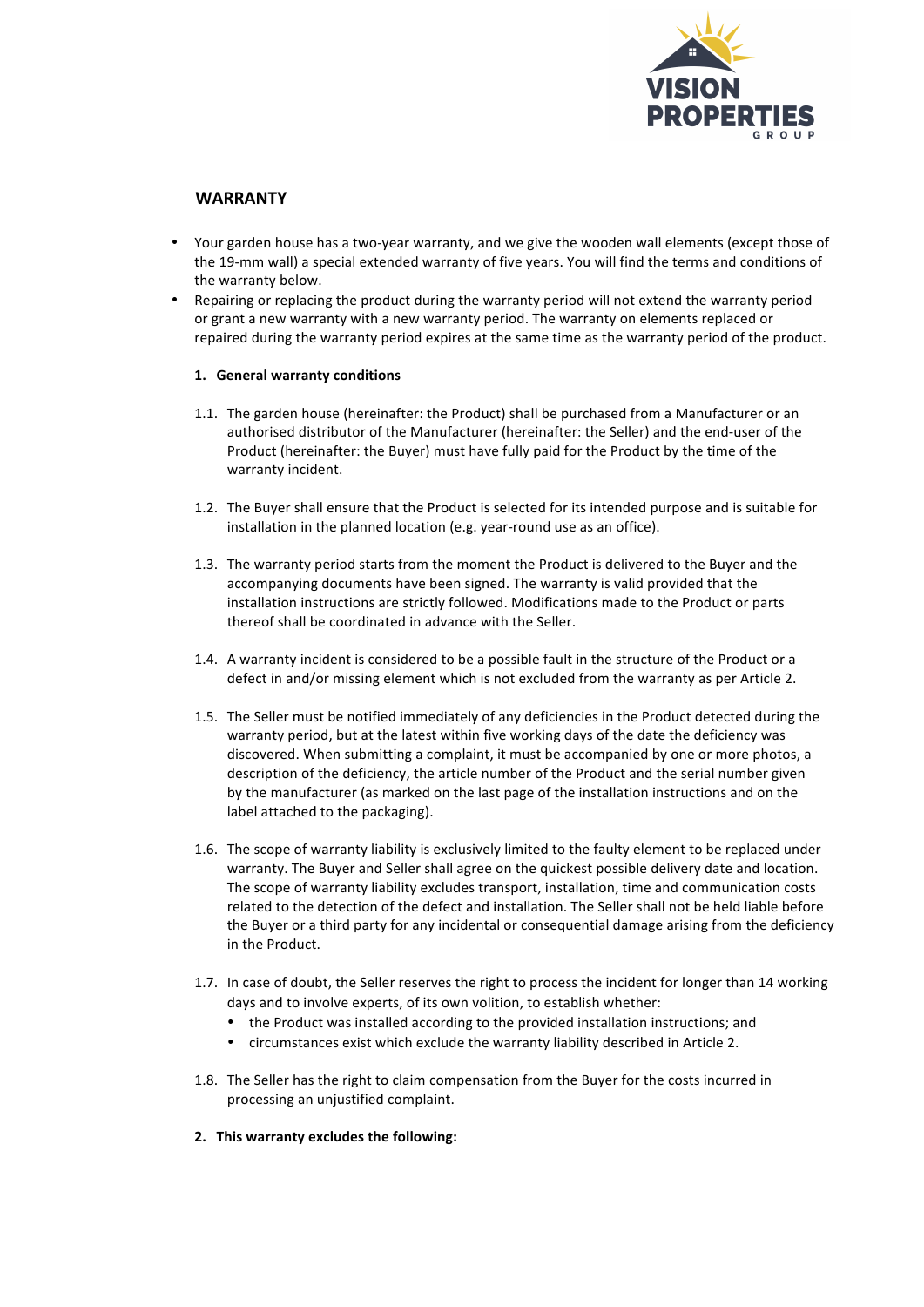

- 2.1. Damage caused by the incorrect storage of the Product after the Product has been delivered to the Buyer (exposed to weather conditions, in contact with the ground or in heated rooms) or damage occurring during transport and installation. Damage occurring during transport (if the Product was delivered to the home address or another address of the Buyer) which can be determined before accepting the goods (i.e. before unloading from the vehicle) shall be recorded by taking one or more photos, which shall be forwarded to the Seller.
- 2.2. Mistakes made during installation of the Product:
	- the installation instructions were ignored during the installation process;
	- weather conditions (strong wind, snow, ice or rain) which could harm the Product were not taken into consideration during installation;
	- the distance between the upper edge of the foundation or the first wall element of the house is less than 45 mm:
	- the outer edge of the bottom wall row is not installed 3-5 mm beyond the outer edge of the foundation;
	- the subframe is not level and square;
	- no damp-proof barrier has been installed between the foundation and structure;
	- the entire Product has not been finished with wood preservative immediately after installation, including the doors and windows, which should be finished on both sides (to prevent discolouration, bending and expanding). When choosing wood preservatives, an expert/paint seller should be consulted;
	- in terms of ensuring the durability of the Product, it has not been sufficiently protected against weather conditions, e.g. by means of roofing covering strips and fastening strips, anchors, storm strips or other means, even if the listed accessories are not included in the garden house set;
	- objects have been rigidly fastened to a wall which prevent the normal drying, shrinking, settling or expanding of the Product (which must also be taken into consideration when fastening the nut of the storm strip);
	- during installation of the roof boards 1-2 mm of expansion space has not been provided; and/or
	- for roofing felt (if this is included in the garden house set) meant to be used as an underlayer with the roofing material.
- 2.3. Peculiarities of wood as a natural material:
	- expanding, shrinking (below 3% in width and thickness), differences in colour and twisting
	- and bending of elements, none of which hamper the installation of the garden house;
	- intact/ingrown knots in elements of the Product which do not harm its stability;
	- unplaned areas, dull areas or areas where knots extend beyond the edge of the roof or floor boards of the garden house, if the boards can be installed so that these defects remain hidden after final finishing (e.g. by rotating the boards);
	- knots with a max. diameter of 20 mm extending beyond the elements of the Product, including if they appear on the edge of an element of the Product but remain hidden in the structure after final finishing;
	- small fissures or cracks formed in the Product (as a result of drying) which have not penetrated through and do not hamper the stability of the Product's structure; and
	- wax pockets in elements of the Product.
- 2.4. Finger-jointed wooden elements used in the Product.
- 2.5. Damage related to the normal wear and tear of the Product (e.g. signs of wear on floor boards or the doorsill).